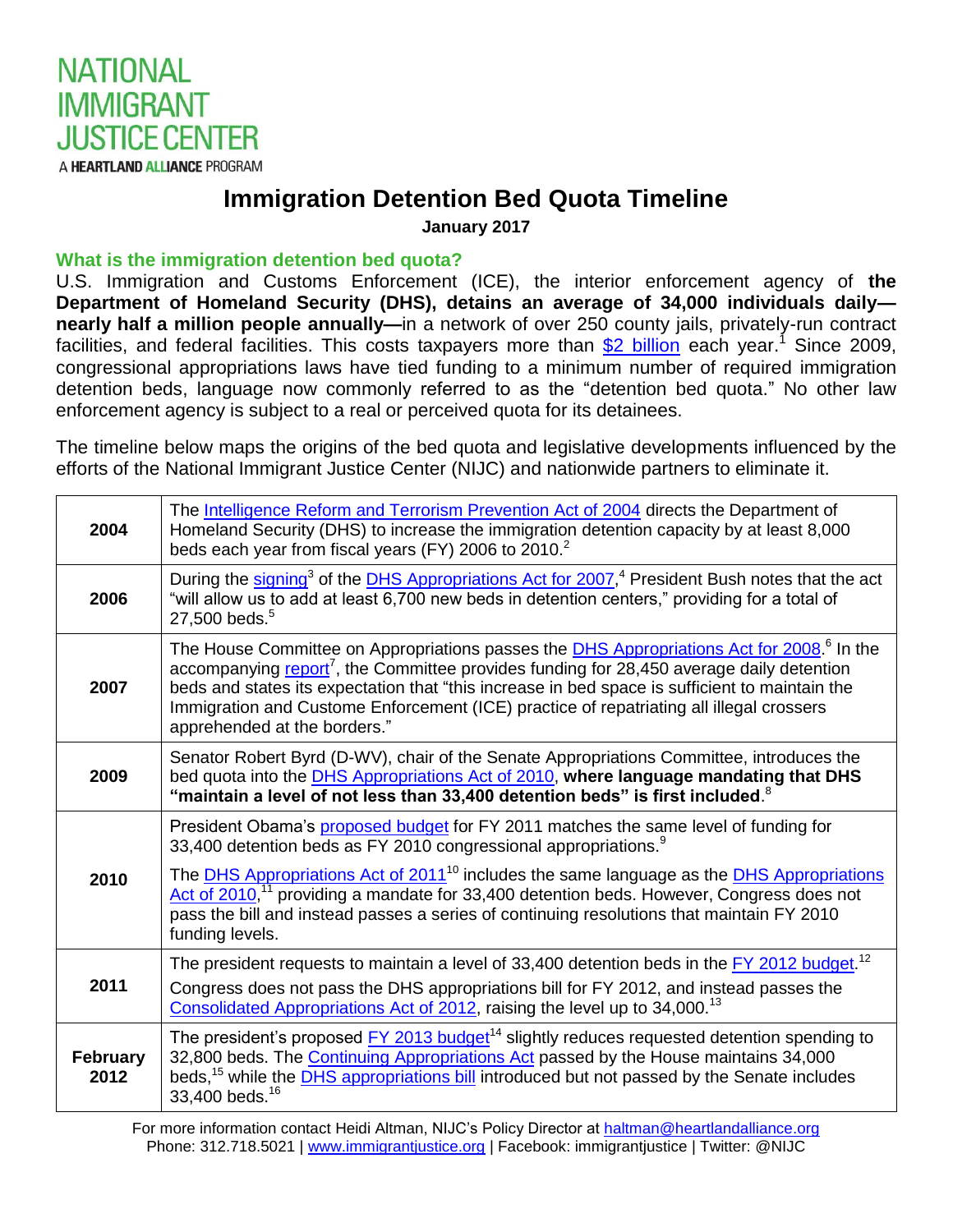| <b>September</b><br>2012 | Congress fails to pass the appropriations bills for FY 2013 and instead passes a six-month<br>continuing resolution that maintains FY 2012 funding levels for detention. <sup>17</sup>                                                                                                                                                                                                                     |
|--------------------------|------------------------------------------------------------------------------------------------------------------------------------------------------------------------------------------------------------------------------------------------------------------------------------------------------------------------------------------------------------------------------------------------------------|
| <b>February</b><br>2013  | ICE releases approximately 2,000 detainees over a two-week period to plan for the possibility<br>of sequestration and budget constraints as a result of the six-month continuing resolutions. <sup>18</sup>                                                                                                                                                                                                |
| <b>March</b><br>2013     | Congress passes a second continuing resolution for the remainder of FY 2013 that increases<br>the bed quota, stating that DHS "shall maintain a level of not less than 34,000 detention<br>beds."19<br>The House Judiciary Committee calls a hearing asking ICE to explain the February releases of                                                                                                        |
|                          | detainees, providing an unprecedented discussion by both Republicans and Democrats about<br>the overuse of immigration detention and the bed quota itself. <sup>20</sup> During the hearing, Rep.<br>Spencer Bachus (R-AL) questions ICE's use of detention, stating "It looks to me maybe there's<br>an overuse of detention by this administration." <sup>21</sup>                                       |
| <b>April 2013</b>        | The president releases his proposed FY 2014 Budget, promoting the expansion of alternatives<br>to detention programs in order to "ensure the most cost-effective use of federal dollars." <sup>22</sup> The<br>proposed budget also prioritizes detention resources for priority and mandatory detainees<br>calling for a 6.5 percent reduction in bed space to 31,800. $^{23}$                            |
|                          | In testimony before the House Appropriations Subcommittee on Homeland Security's hearing<br>on the president's FY 2014 budget, DHS Secretary Janet Napolitano calls the bed quota<br>"artificial" and states that "We ought to be managing the actual detention population to risk, not<br>an arbitrary number." <sup>24</sup>                                                                             |
| <b>June 2013</b>         | The House votes on the first-ever amendment (HR 2217) <sup>25</sup> to eliminate the bed quota from the<br>FY 14 DHS appropriations bill. <sup>26</sup> The amendment is sponsored by Reps. Bill Foster (D-IL) and<br>Ted Deutch (D-FL) and receives the support of 190 Members, including eight Republicans. <sup>27</sup>                                                                                |
|                          | NGOs deliver a letter signed by 65 organizations to House Speaker John Boehner (R-OH) and<br>House Minority Leader Nancy Pelosi (D-CA) asking them to support the amendment to<br>eliminate the quota. <sup>28</sup>                                                                                                                                                                                       |
| <b>September</b><br>2013 | 65 House Democrats send a letter to President Obama urging elimination of the bed quota<br>from future budget requests. <sup>29</sup>                                                                                                                                                                                                                                                                      |
| Sept. -<br>Nov. 2013     | Flurry of media coverage <sup>30</sup> over the bed quota, including 10 prominent media stories in<br>Bloomberg, Washington Post, Univision, Marketplace, The Hill, MSNBC, NPR, and the<br><b>Houston Chronicle</b> <sup>31</sup>                                                                                                                                                                          |
|                          | Bloomberg runs an editorial entitled "The Madness of U.S. Immigration Policy."32                                                                                                                                                                                                                                                                                                                           |
| January<br>2014          | Advocates organize "Eliminate the Quota" sign-on letters to Congress <sup>33</sup> (Members of the<br>Senate and House Appropriations Committees) and the White House <sup>34</sup> signed by 136 non-<br>governmental organizations (NGOs).                                                                                                                                                               |
|                          | Reps. Bill Foster (D-IL) and Ted Deutch (D-FL) introduce an amendment to eliminate the bed<br>quota in the FY 2014 omnibus appropriations bill. <sup>35</sup> Since the bill is voted on in a closed rule,<br>votes on amendments are not permitted. <sup>36</sup> The final Consolidated Appropriations Act of 2014<br>states that DHS "shall maintain a level of not less than 34,000 detention beds."37 |
| <b>February</b><br>2014  | Reps. Deutch and Foster, along with 26 other members of Congress, deliver a letter to the<br>Office of Management and Budget requesting an end to the bed quota in order to "use<br>detention beds based on actual need and the potential risk posed by individual detainees."38                                                                                                                           |
|                          | People detained at the Northwest Detention Center in Tacoma, Washington begin a hunger<br>strike, citing poor detention conditions and capture the attention of Rep. Adam Smith (D-WA),<br>who reaches out to DHS Secretary Johnson about his concerns. <sup>39</sup>                                                                                                                                      |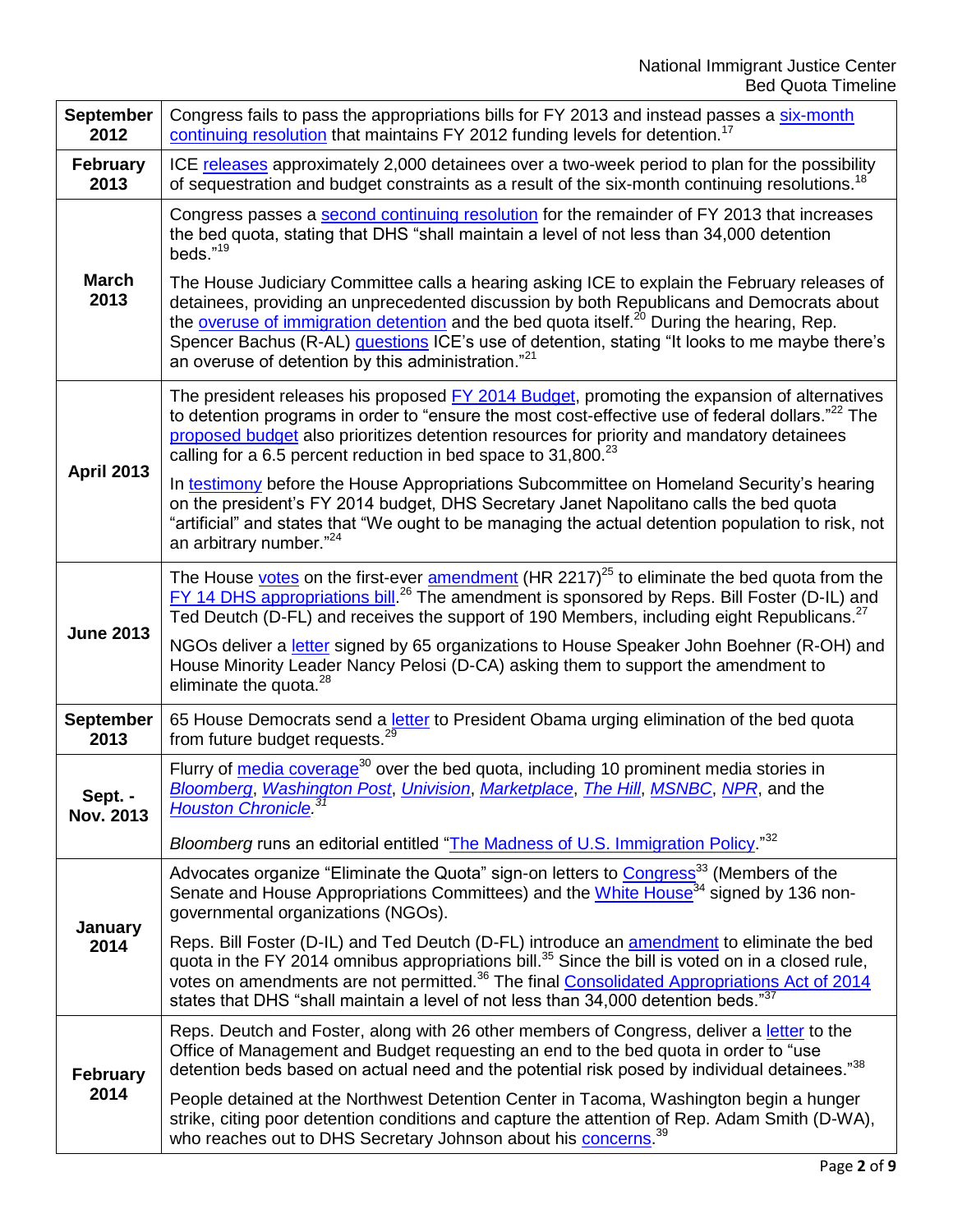| <b>March</b><br>2014    | The president's 2015 proposed budget advocates to increase use of alternatives to detention<br>and restricting detention to "mandatory and priority individuals, including violent criminals and<br>those who pose a threat to national security." <sup>40</sup> Although the proposed budget deletes<br>language from the FY 2014 budget that required DHS to maintain at least 34,000 detention<br>beds, the DHS Budget-In-Brief explains that its request for \$1.3 billion is to fund 30,539<br>detention beds. <sup>41</sup> The <b>DHS Congressional Budget Justification</b> explains that the administration<br>seeks removal of the reference to maintenance of 34,000 beds because "[t]he number of beds<br>maintained should be based on actual need." <sup>42</sup> DHS Secretary Jeh Johnson explains to House<br>appropriators that he views the quota as a requirement to "maintain the capability for 34,000<br>detainees" and not that DHS "must maintain 34,000 detainees at any one time." <sup>43</sup> |
|-------------------------|-----------------------------------------------------------------------------------------------------------------------------------------------------------------------------------------------------------------------------------------------------------------------------------------------------------------------------------------------------------------------------------------------------------------------------------------------------------------------------------------------------------------------------------------------------------------------------------------------------------------------------------------------------------------------------------------------------------------------------------------------------------------------------------------------------------------------------------------------------------------------------------------------------------------------------------------------------------------------------------------------------------------------------|
| April 2014              | The Office of Management and Budget states in writing that the FY 2015 budget request does<br>not include appropriations language requiring ICE to maintain a specified number of beds per<br>day, and instead urges the number of beds utilized to "be based on actual demand, to include<br>those for whom detention is required by law (i.e., mandatory detainees) and higher-priority,<br>non-mandatory individuals. Lower-priority individuals should be placed in alternatives to<br>detention programs."44                                                                                                                                                                                                                                                                                                                                                                                                                                                                                                           |
| <b>May 2014</b>         | Rep. Adam Smith introduces the <b>Accountability in Immigration Detention Act</b> of 2014, which<br>aims to improve standards and living conditions in detention centers across the country. The<br>legislation eliminates the bed quota, stating that "the number of detention beds maintained<br>shall be determined by the Secretary of Homeland Security and shall be based solely on<br>detention needs."45                                                                                                                                                                                                                                                                                                                                                                                                                                                                                                                                                                                                            |
|                         | The Los Angeles Times publishes an editorial, "Dump the Immigrant Detainee Quota."46                                                                                                                                                                                                                                                                                                                                                                                                                                                                                                                                                                                                                                                                                                                                                                                                                                                                                                                                        |
| <b>June 2014</b>        | Rep. Mike Quigley (D-IL) introduces an <i>amendment<sup>47</sup></i> to eliminate the bed quota during the<br>House Appropriations Committee hearing on June 11 <sup>th</sup> . Reps. Mike Honda (D-CA), José<br>Serrano (D-NY), and David Valadao (R-CA) all spoke in favor of the amendment. <sup>48</sup> Rep.<br>Valadao's comments marked the first time a Republican directly spoke out in opposition to the<br>bed quota. Ultimately, Rep. Quigley withdrew the amendment; however, no one spoke out in<br>opposition to the amendment.                                                                                                                                                                                                                                                                                                                                                                                                                                                                              |
| <b>August</b><br>2014   | The DHS Office of the Inspector General (OIG) releases a revised report on the February 2013<br>release of Immigration and Customs Enforcement (ICE) immigration detainees due to<br>sequestration. <sup>49</sup> In the report, the OIG acknowledges that "The Javerage daily population<br>(ADP)] congressional mandate requires [Enforcement and Removal Operations (ERO)] to<br>make release decisions based on bed space availability, not whether detention is necessary<br>for public safety or to effect removals." <sup>50</sup> The OIG recommends that ICE needs the authority to<br>determine when individuals should be detained. Without this authority, OIG states that "ICE will<br>continue to make detention decisions based on available funding rather than the most efficient<br>use of detention bed space." <sup>51</sup>                                                                                                                                                                            |
| <b>December</b><br>2014 | Reps. Deutch and Foster introduce <sup>52</sup> an amendment <sup>53</sup> to eliminate the bed quota from the <b>FY</b><br>15 Omnibus Appropriations Bill. <sup>54</sup> Since the bill was considered under a closed rule with no<br>amendments allowed, the amendment did not receive a vote. Although the omnibus funds the<br>federal government through September 30, 2015, DHS is funded on a short-term continuing<br>resolution that expires February 27, 2015. Consequently, Congress will debate DHS funding<br>again early next year.                                                                                                                                                                                                                                                                                                                                                                                                                                                                           |
| January<br>2015         | Reps. Deutch and Foster introduce an <b>amendment<sup>55</sup></b> to eliminate the bed quota from the DHS<br>Appropriations Act of 2015 (HR 240). <sup>56</sup> Reps. Adam Smith, Joaquin Castro (D-TX), Beto<br>O'Rourke (D-TX), and Jared Polis (D-CO) also co-sponsor the amendment, which ultimately is<br>rejected.                                                                                                                                                                                                                                                                                                                                                                                                                                                                                                                                                                                                                                                                                                   |
|                         | The House of Representatives pass the <b>DHS Appropriations Act of 2015 (HR 240)</b> . <sup>57</sup> The bill<br>increases Custody Operations funding by \$385 million to maintain the 34,000 bed quota. <sup>58</sup>                                                                                                                                                                                                                                                                                                                                                                                                                                                                                                                                                                                                                                                                                                                                                                                                      |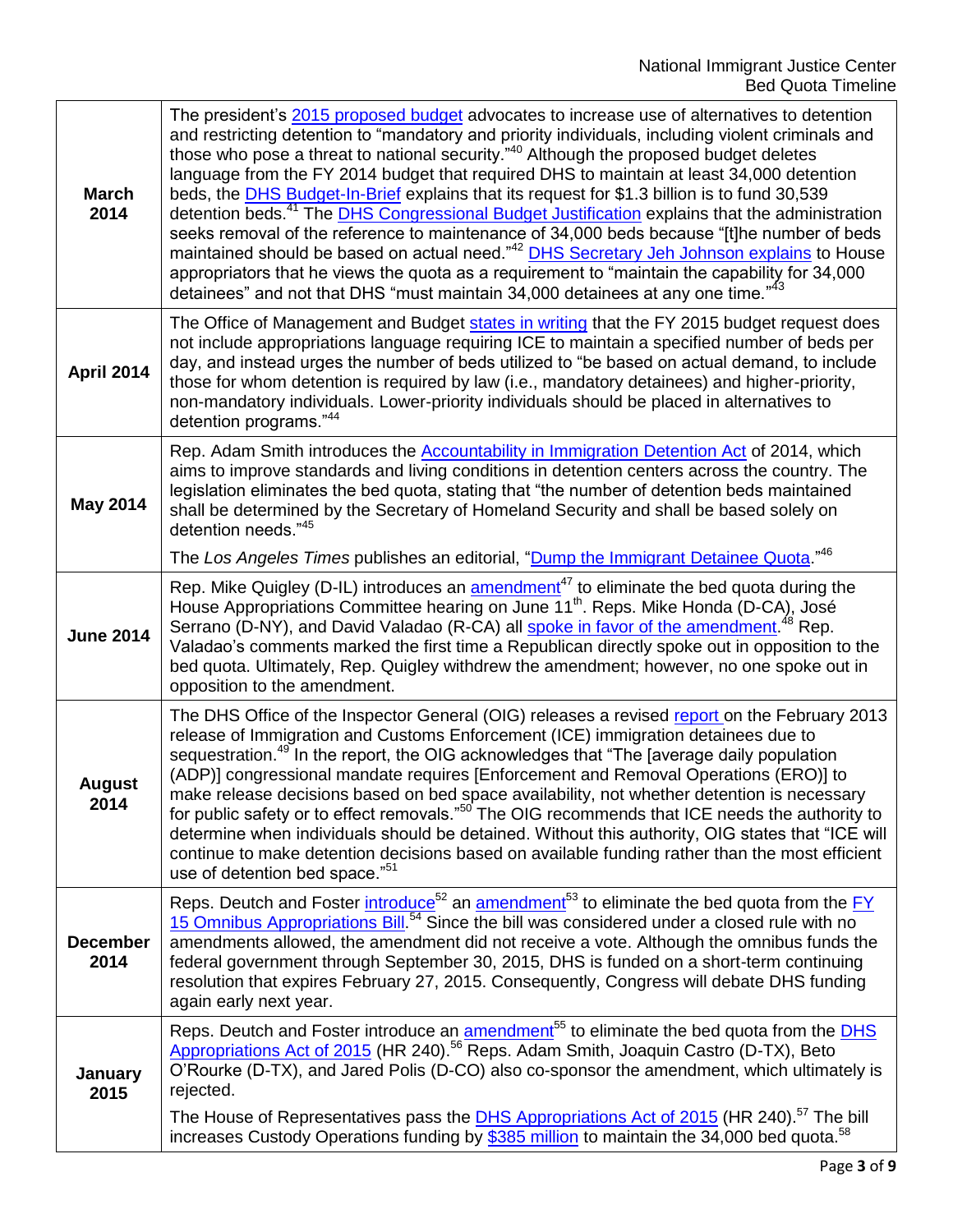| <b>March</b>             | The Congressional Progressive Caucus releases their FY 2016 budget alternative called The<br>People's Budget: A Raise for America. <sup>59</sup> The budget blueprint includes elimination of the bed<br>quota.                                                                                                                                                                                                                                                                                                                                                                                                                                                                                                                 |
|--------------------------|---------------------------------------------------------------------------------------------------------------------------------------------------------------------------------------------------------------------------------------------------------------------------------------------------------------------------------------------------------------------------------------------------------------------------------------------------------------------------------------------------------------------------------------------------------------------------------------------------------------------------------------------------------------------------------------------------------------------------------|
| 2015                     | Reps. Deutch and Foster, along with 60 members of Congress, write a letter to the House<br>Appropriations Committee calling for elimination of the bed quota in FY 2016 appropriations. <sup>60</sup>                                                                                                                                                                                                                                                                                                                                                                                                                                                                                                                           |
| <b>April 2015</b>        | Rep. John Culberson (R-TX) insists that U.S. Immigration and Customs Enforcement (ICE)<br>must enforce the immigration detention bed quota during a House Appropriations Homeland<br>Security Subcommittee hearing <sup>61</sup> on ICE's 2016 budget request. <sup>62</sup> In her testimony, Sarah R.<br>Saldana, ICE Director, reiterated DHS's position that the bed quota requires DHS to maintain<br>34,000 beds, not detain 34,000 people per day.                                                                                                                                                                                                                                                                       |
|                          | Democratic presidential candidate Hillary Clinton criticizes the bed quota stating that "People"<br>go out and round up people in order to get paid on a per-bed basis. That just makes no sense<br>at all to me. That's not the way we should be running any detention facility." <sup>63</sup>                                                                                                                                                                                                                                                                                                                                                                                                                                |
| <b>May 2015</b>          | Rep. Smith reintroduces the Accountability in Immigration Detention Act. Originally introduced<br>in 2014, the bill seeks to end the bed quota in addition to other immigration detention reforms.<br>Reps. Suzan DelBene (D-WA), Deutch, Foster, Raúl Grijalva (D-AZ), Rick Larsen (D-WA), Jim<br>McDermott (D-WA), O'Rourke, and Quigley co-sponsor the bill. <sup>64</sup>                                                                                                                                                                                                                                                                                                                                                   |
| <b>June 2015</b>         | The Senate Appropriations Committee passes the <b>DHS Appropriations Bill for 2016</b> . In the<br>accompanying report, <sup>65</sup> the Committee recommends that funding provide the "resources"<br>necessary to maintain 34,000 detention beds" and states its expectation for "ICE to vigorously<br>enforce all immigration laws under its purview."                                                                                                                                                                                                                                                                                                                                                                       |
|                          | Rep. Deutch introduces the Protecting Taxpayers and Communities from Local Detention<br>Quotas Act (H.R. 2808). The bill seeks to end the practice of including guaranteed bed<br>minimums in immigration detention contracts. Reps. Foster, Lloyd Doggett (D-TX), Grijalva,<br>Jan Schakowsky (D-IL), Adam Smith, and Bonnie Watson Coleman (D-NJ) co-sponsor the bill.                                                                                                                                                                                                                                                                                                                                                        |
| <b>July 2015</b>         | The House Committee on Appropriations passes the <b>DHS Appropriations Act for 2016.</b> <sup>66</sup> The<br>accompanying Committee report <sup>67</sup> increases the bed quota to 34,040 average daily detention<br>beds: 31,280 for adults at an estimated cost of \$123.54 per bed and 2,760 family detention<br>beds at an estimated daily cost of \$342.73.                                                                                                                                                                                                                                                                                                                                                              |
| <b>September</b><br>2015 | Senator Bernie Sanders (I-VT) introduces the <i>Justice is Not for Sale Act of 2015</i> , <sup>68</sup> which<br>seeks to end the bed quota among other criminal justice and immigration detention reforms.<br>The bill is the first effort in the U.S. Senate to eliminate the bed quota. In addition, Reps.<br>Grijalva, Keith Ellison (D-MN), and Bobby Rush (D-IL) introduce the bill <sup>69</sup> in the U.S. House of<br>Representatives.                                                                                                                                                                                                                                                                                |
|                          | Reps. Smith, <sup>70</sup> Deutch, <sup>71</sup> Foster, Watson Coleman, Castro, and Polis offer an amendment to<br>remove the detention bed quota from the short-term FY 2016 Continuing Resolution. <sup>72</sup> The<br>amendment is ultimately rejected.                                                                                                                                                                                                                                                                                                                                                                                                                                                                    |
| <b>December</b><br>2015  | Congress passes the Consolidated Appropriations Act, 2016 to provide funding for the<br>remainder of FY 2016. <sup>73</sup> The bill maintains the 34,000 detention bed quota.                                                                                                                                                                                                                                                                                                                                                                                                                                                                                                                                                  |
| <b>February</b><br>2016  | President Obama releases his FY 2017 budget request, which reduces the bed quota to<br>30,913 detention beds: 29,953 adult beds at an average rate of \$126.46 per day and 960<br>family beds at an average rate of \$161.36 per day. <sup>74</sup> The <b>DHS budget justification</b> states that<br>"These detention bed levels ensure the most cost-effective use of Federal dollars by focusing<br>the more costly detention capabilities on priority aliens and those who are subject to<br>mandatory detention by law (mandatory aliens). This strategy allows ICE to place low-risk,<br>non-mandatory aliens in [Alternative to Detention] ATD programs, such as electronic<br>monitoring and intensive supervision."75 |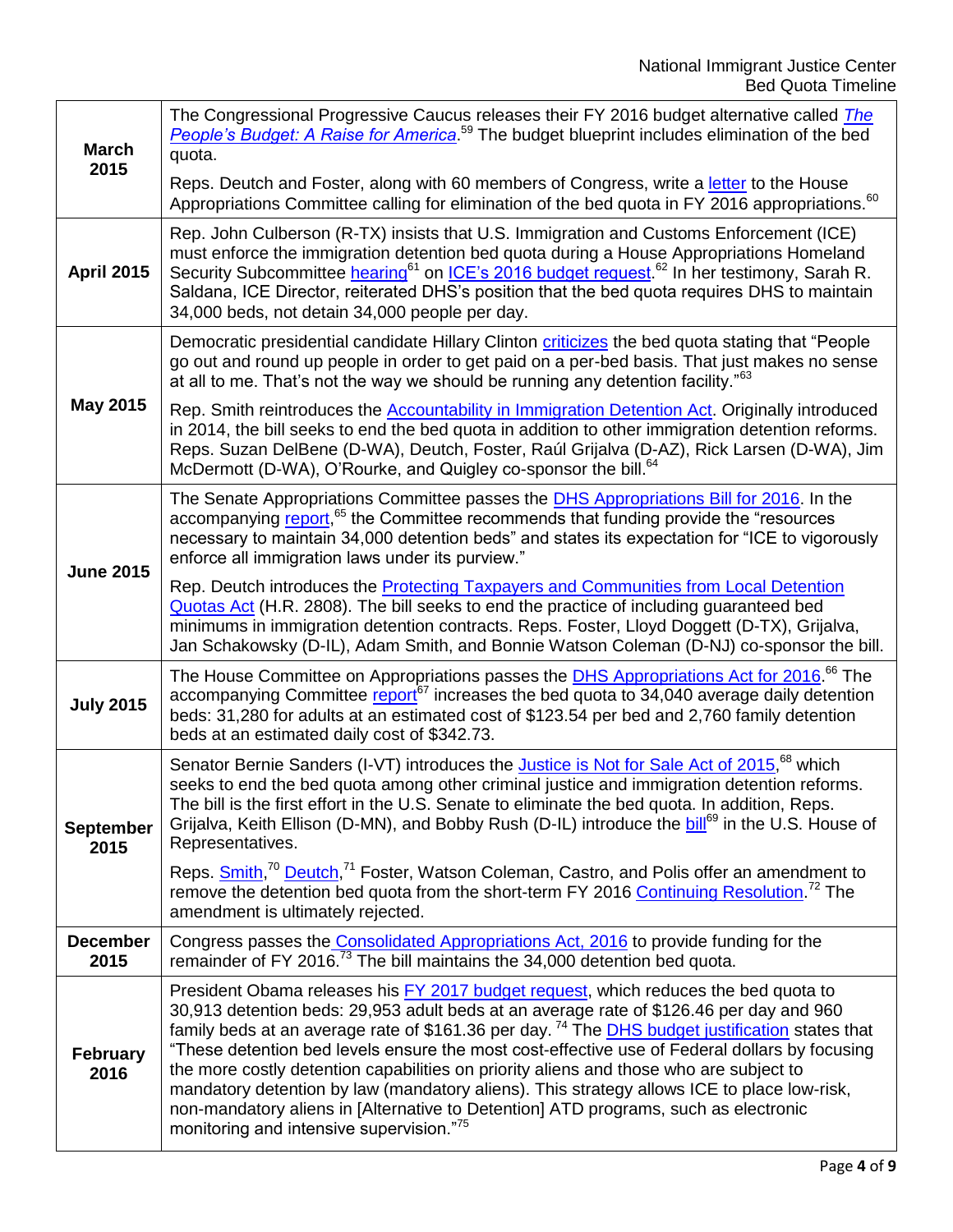| <b>March</b><br>2016     | Reps. Deutch and Foster, along with 55 members of Congress, write a letter to the House<br>DHS Appropriations Subcommittee calling for elimination of the bed quota in FY 2017<br>appropriations. <sup>76</sup>                                                                                                                                                                                                                                                                                                                                                                                                                                                                                                                                                                                                                                           |
|--------------------------|-----------------------------------------------------------------------------------------------------------------------------------------------------------------------------------------------------------------------------------------------------------------------------------------------------------------------------------------------------------------------------------------------------------------------------------------------------------------------------------------------------------------------------------------------------------------------------------------------------------------------------------------------------------------------------------------------------------------------------------------------------------------------------------------------------------------------------------------------------------|
| <b>July 2016</b>         | The ICE average daily population exceeds 37,000 people for the first time, with 37,350 people<br>detained as of July 16.7                                                                                                                                                                                                                                                                                                                                                                                                                                                                                                                                                                                                                                                                                                                                 |
| <b>August</b><br>2016    | The Department of Justice (DOJ) announces that it is ending its use of private prisons, stating<br>that "They simply do not provide the same level of correctional services, programs, and<br>resources; they do not save substantially on costs; and as noted in a recent report by the<br>DOJ's Office of Inspector General, they do not maintain the same level of safety and<br>security." <sup>78</sup> Following the announcement, DHS Secretary Johnson <b>announces</b> a review by a<br>specially designated subcommittee of the Homeland Security Advisory Council (HSAC) to<br>consider whether ICE should follow suit. <sup>79</sup>                                                                                                                                                                                                          |
|                          | An ICE official admits that the agency sets bond amounts based on meeting bed quotas, and<br>that "rates are lower when there are fewer beds available since there is nowhere to detain the<br>individual and vice versa."80                                                                                                                                                                                                                                                                                                                                                                                                                                                                                                                                                                                                                              |
| <b>September</b><br>2016 | Members of Congress write letters to DHS Secretary Johnson and ICE Director Saldaña in<br>response to the HSAC review of DHS's use of private prisons. Reps. Grijalva and Schakowsky<br>urge DHS and ICE to phase out the use of private prisons in immigration detention, not renew<br>any contracts with private prisons, and reverse policies that have led to greater use of<br>detention. <sup>81</sup> Sens. Leahy, Durbin, and 10 senators state their opposition to using of for-profit<br>prison companies in immigration detention. They also express concern about Director<br>Saldaña's comments that closing privately run facilities would "turn our system upside down"<br>and whether the review process would be "genuine" or have a "predetermined outcome."82                                                                          |
|                          | The Wall Street Journal reports that ICE is detaining a historic high of more than 40,000<br>people. The agency expects to detain an average of 45,000 in the coming weeks and months,<br>and up to 47,000 by June 2017 if current policies continue. <sup>83</sup> In addition, DHS faces a \$136<br>million shortfall and will burn through its \$2 billion budget to detain people by early<br>November. <sup>84</sup>                                                                                                                                                                                                                                                                                                                                                                                                                                 |
| <b>October</b><br>2016   | Despite the ongoing HSAC review, ICE extends the contract for the privately-run Dilley Family<br>Detention Center, TX; <sup>85</sup> expands capacity at Yakima County Jail, WA; <sup>86</sup> and establishes new<br>detention facilities at AI Cannon Detention Center, SC <sup>87</sup> and Kankakee County Jail, IL. Rumors<br>also emerge that ICE is eyeing jail space at <b>Anne Arundel County Jail, MD<sup>88</sup></b> and at a privately<br>run facility in Youngstown, OH. <sup>89</sup> Lastly, Corrections Corporation of America (CCA) announces<br>a new contract with ICE to house up to 1,116 people at the Cibola County Corrections Center<br>in New Mexico. <sup>90</sup> The DOJ's Bureau of Prisons had terminated the facility's contract following<br>reports of questionable deaths and substandard medical care. <sup>91</sup> |
| <b>December</b><br>2016  | The HSAC subcommittee report on DHS's use of private prisons is released. The report<br>recommends that DHS exercise stronger oversight over its detention facilities and reduce<br>reliance on county jails, but states that DHS's reliance on private prisons will continue due to<br>fiscal constraints. <sup>92</sup> One member of the subcommittee dissents from the recommendation that<br>private prisons continue, stating that "a measured but deliberate shift away from the private<br>prison model is warranted." <sup>93</sup> Seventeen out of 22 HSAC members vote to adopt this<br>position. <sup>94</sup>                                                                                                                                                                                                                               |
|                          | DHS continues to expand detention through new contracts with CCA in Folkston, GA and<br>Youngstown, OH. The new facilities expand ICE detention capacity by at least 3,000. <sup>95</sup>                                                                                                                                                                                                                                                                                                                                                                                                                                                                                                                                                                                                                                                                 |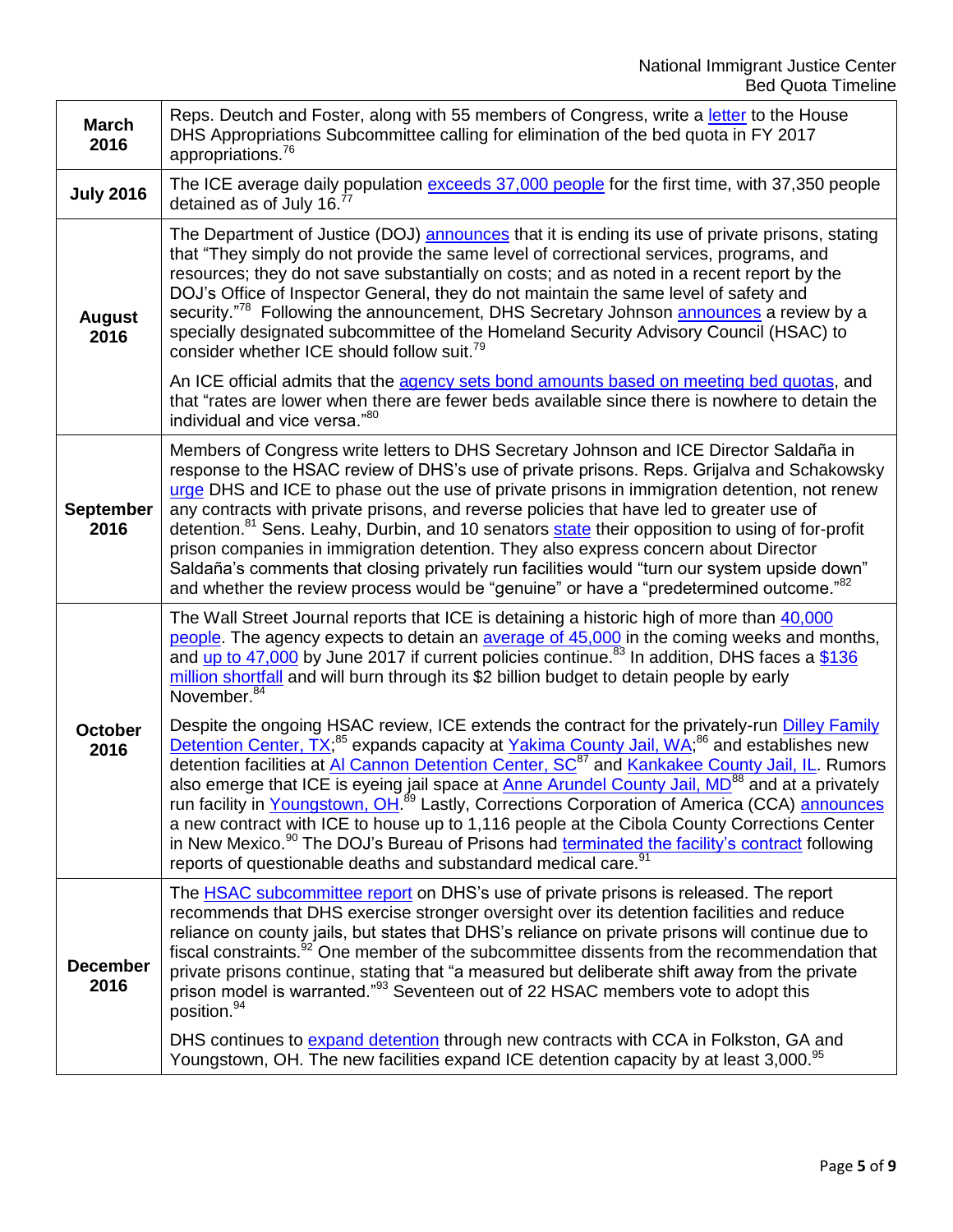## **Endnotes**

 $\overline{a}$ 

1 National Immigration Forum, *The Math of Immigration Detention: Runaway Costs of Immigration Detention Do Not Add Up to Sensible Policies,* Aug. 2013[, http://immigrationforum.org/wp-content/uploads/2014/10/Math-of-Immigation-Detention-August-](http://immigrationforum.org/wp-content/uploads/2014/10/Math-of-Immigation-Detention-August-2013-FINAL.pdf)[2013-FINAL.pdf.](http://immigrationforum.org/wp-content/uploads/2014/10/Math-of-Immigation-Detention-August-2013-FINAL.pdf)  $^2$  Intelligence Reform and Terrorism Prevention Act of 2004, H.R. 5441, P.L. No. 108-458, 108<sup>th</sup> Cong. at 98 (Dec. 2004), [https://www.congress.gov/109/plaws/publ295/PLAW-109publ295.pdf.](https://www.congress.gov/109/plaws/publ295/PLAW-109publ295.pdf) 3 President Bush Signs Department of Homeland Security Appropriations Act, Address at the Camelback Inn in Scottsdale, Ariz. (Oct. 4, 2006) (transcript available in White House Archives, [http://georgewbush](http://georgewbush-whitehouse.archives.gov/news/releases/2006/10/20061004-2.html)[whitehouse.archives.gov/news/releases/2006/10/20061004-2.html.](http://georgewbush-whitehouse.archives.gov/news/releases/2006/10/20061004-2.html) 4 Department of Homeland Security (DHS) Appropriations Act, 2007, H.R. 5441, 109<sup>th</sup> Cong. (Jan. 2006), [http://www.gpo.gov/fdsys/pkg/BILLS-109hr5441enr/pdf/BILLS-109hr5441enr.pdf.](http://www.gpo.gov/fdsys/pkg/BILLS-109hr5441enr/pdf/BILLS-109hr5441enr.pdf) 5 President Bush, Address, in Scottsdale, Ariz. (Oct. 4, 2006), *supra* n. 3. <sup>6</sup> DHS Appropriations Act, 2008, S. 1644, 110<sup>th</sup> Cong. (June 2007), <u>http://www.gpo.gov/fdsys/pkg/BILLS-110s1644pcs/pdf/BILLS-</u> [110s1644pcs.pdf.](http://www.gpo.gov/fdsys/pkg/BILLS-110s1644pcs/pdf/BILLS-110s1644pcs.pdf)  $^7$  H.R. Rep. No. 110-181, at 42 (June 2007) ,  $\frac{\text{https://www.congress.gov/110/crpt/hrpt181/CRPT-110hrpt181.pdf.}}{$ <sup>8</sup> DHS Appropriations Act, 2010, H.R. 2892, P.L. No. 111-83, 111<sup>th</sup> Cong. (Oct. 2009), <u>http://www.gpo.gov/fdsys/pkg/BILLS-</u> [111hr2892enr/pdf/BILLS-111hr2892enr.pdf.](http://www.gpo.gov/fdsys/pkg/BILLS-111hr2892enr/pdf/BILLS-111hr2892enr.pdf)  <sup>9</sup> President Obama's Proposed FY 2011 Budget for DHS at 530 (Feb. 2010), <u>http://www.gpo.gov/fdsys/pkg/BUDGET-2011</u>-[APP/pdf/BUDGET-2011-APP-1-12.pdf.](http://www.gpo.gov/fdsys/pkg/BUDGET-2011-APP/pdf/BUDGET-2011-APP-1-12.pdf) DHS Appropriations Act, 2011, S. 3607, 111<sup>th</sup> Cong. at 14 (July 2010)[, http://www.gpo.gov/fdsys/pkg/BILLS-](http://www.gpo.gov/fdsys/pkg/BILLS-111s3607pcs/pdf/BILLS-111s3607pcs-1.pdf)[111s3607pcs/pdf/BILLS-111s3607pcs-1.pdf.](http://www.gpo.gov/fdsys/pkg/BILLS-111s3607pcs/pdf/BILLS-111s3607pcs-1.pdf) <sup>11</sup> DHS Appropriations Act, 2010, H.R. 2892, P.L. No. 111-83, 111th Cong. (Oct. 2009), [http://www.gpo.gov/fdsys/pkg/BILLS-](http://www.gpo.gov/fdsys/pkg/BILLS-111hr2892enr/pdf/BILLS-111hr2892enr.pdf)[111hr2892enr/pdf/BILLS-111hr2892enr.pdf.](http://www.gpo.gov/fdsys/pkg/BILLS-111hr2892enr/pdf/BILLS-111hr2892enr.pdf) <sup>12</sup> DHS, *Budget-in-Brief Fiscal Year 2012* at 10, [http://www.dhs.gov/xlibrary/assets/budget-bib-fy2012.pdf.](http://www.dhs.gov/xlibrary/assets/budget-bib-fy2012.pdf) 13 Consolidated Appropriations Act, 2012, H.R. 2055, P.L. No. 112-74, 112<sup>th</sup> Cong. (Dec. 2011), [http://www.gpo.gov/fdsys/pkg/BILLS-](http://www.gpo.gov/fdsys/pkg/BILLS-112hr2055enr/pdf/BILLS-112hr2055enr.pdf)[112hr2055enr/pdf/BILLS-112hr2055enr.pdf.](http://www.gpo.gov/fdsys/pkg/BILLS-112hr2055enr/pdf/BILLS-112hr2055enr.pdf) <sup>14</sup> DHS, *Budget-in-Brief Fiscal Year 2013*[, http://www.dhs.gov/xlibrary/assets/mgmt/dhs-budget-in-brief-fy2013.pdf.](http://www.dhs.gov/xlibrary/assets/mgmt/dhs-budget-in-brief-fy2013.pdf) <sup>15</sup> Continuing Appropriations Act, 2012, H.R. 2017, P.L. No. 112-33, 112<sup>th</sup> Cong. at 19 (Sept. 2011), [https://www.congress.gov/112/plaws/publ33/PLAW-112publ33.pdf.](https://www.congress.gov/112/plaws/publ33/PLAW-112publ33.pdf)  $^{16}$  S. Rep. No. 112-074, at 57 (Sept. 2011), [http://www.gpo.gov/fdsys/pkg/CRPT-112srpt74/pdf/CRPT-112srpt74.pdf.](http://www.gpo.gov/fdsys/pkg/CRPT-112srpt74/pdf/CRPT-112srpt74.pdf)  $^{17}$  Continuing Appropriations Resolution, 2013, H.J. Res. 117, P.L. No. 112-175, 112<sup>th</sup> Cong. (Sept. 2012), [http://www.gpo.gov/fdsys/pkg/BILLS-112hjres117ih/pdf/BILLS-112hjres117ih.pdf.](http://www.gpo.gov/fdsys/pkg/BILLS-112hjres117ih/pdf/BILLS-112hjres117ih.pdf) <sup>18</sup> Kirk Semple, *Mass Release of Immigrants is Tied to Impending Cuts*, N.Y. TIMES, Feb. 26, 2013, [http://www.nytimes.com/2013/02/27/us/immigrants-released-ahead-of-automatic-budget-cuts.html?\\_r=0.](http://www.nytimes.com/2013/02/27/us/immigrants-released-ahead-of-automatic-budget-cuts.html?_r=0) Consolidated and Further Continuing Appropriations Act, 2013, H.R. 933, P.L. 113-6, 113<sup>th</sup> Cong. at 15 (Mar. 2013), [http://www.gpo.gov/fdsys/pkg/BILLS-113hr933enr/pdf/BILLS-113hr933enr.pdf.](http://www.gpo.gov/fdsys/pkg/BILLS-113hr933enr/pdf/BILLS-113hr933enr.pdf) <sup>20</sup> Royce Bernstein Murray, *House Budget Bill Attempts to Thwart Congress's Progress on Immigration Detention Reform*, THE HILL, May 30, 2013, [http://thehill.com/blogs/congress-blog/homeland-security/302563-house-budget-bill-attempts-to-thwart-congresss](http://thehill.com/blogs/congress-blog/homeland-security/302563-house-budget-bill-attempts-to-thwart-congresss-progress-on-immigration-detention-reform)[progress-on-immigration-detention-reform.](http://thehill.com/blogs/congress-blog/homeland-security/302563-house-budget-bill-attempts-to-thwart-congresss-progress-on-immigration-detention-reform) <sup>21</sup> Seth Freed Wessler, *Alabama Republican Congressman Says Obama 'Overusing' ICE Detention*, COLORLINES, Mar. 19, 2013, [http://colorlines.com/archives/2013/03/alabama\\_republican\\_congressman\\_says\\_obama\\_overusing\\_ice\\_detnetion.html.](http://colorlines.com/archives/2013/03/alabama_republican_congressman_says_obama_overusing_ice_detnetion.html) <sup>22</sup> U.S. Office of Mgmt. and Budget (OMB), *Fiscal Year 2014 Budget of the U.S. Government*, Washington: Government Printing Office, 2013, [http://www.gpo.gov/fdsys/pkg/BUDGET-2014-BUD/pdf/BUDGET-2014-BUD.pdf.](http://www.gpo.gov/fdsys/pkg/BUDGET-2014-BUD/pdf/BUDGET-2014-BUD.pdf) <sup>23</sup> DHS, *Budget-in-Brief Fiscal Year 2014* at 130, [https://www.dhs.gov/sites/default/files/publications/MGMT/FY%202014%20BIB%20-%20FINAL%20-508%20Formatted%20\(4\).pdf.](https://www.dhs.gov/sites/default/files/publications/MGMT/FY%202014%20BIB%20-%20FINAL%20-508%20Formatted%20(4).pdf) <sup>24</sup> *Department of Homeland Security Appropriations for 2014: Hearing on FY 2014 DHS President's Budget Before the H. Subcomm. on Homeland Security*, 113<sup>th</sup> Cong. at 47 (2013) (testimony of Janet Napolitano, Secretary, DHS), [http://www.gpo.gov/fdsys/pkg/CHRG-](http://www.gpo.gov/fdsys/pkg/CHRG-113hhrg82380/pdf/CHRG-113hhrg82380.pdf)[113hhrg82380/pdf/CHRG-113hhrg82380.pdf.](http://www.gpo.gov/fdsys/pkg/CHRG-113hhrg82380/pdf/CHRG-113hhrg82380.pdf)  $\frac{25}{25}$  H. amend. 107, 113<sup>th</sup> Cong. at H3142 (Jun. 2013), [https://www.congress.gov/crec/2013/06/05/CREC-2013-06-05-pt1-PgH3110-](https://www.congress.gov/crec/2013/06/05/CREC-2013-06-05-pt1-PgH3110-4.pdf) [4.pdf.](https://www.congress.gov/crec/2013/06/05/CREC-2013-06-05-pt1-PgH3110-4.pdf)  $\overline{^{26}}$  DHS Appropriations Act, 2014, H.R. 2217, 113<sup>th</sup> Cong. (May 2013), [http://www.gpo.gov/fdsys/pkg/CRPT-113hrpt91/pdf/CRPT-](http://www.gpo.gov/fdsys/pkg/CRPT-113hrpt91/pdf/CRPT-113hrpt91.pdf)[113hrpt91.pdf.](http://www.gpo.gov/fdsys/pkg/CRPT-113hrpt91/pdf/CRPT-113hrpt91.pdf)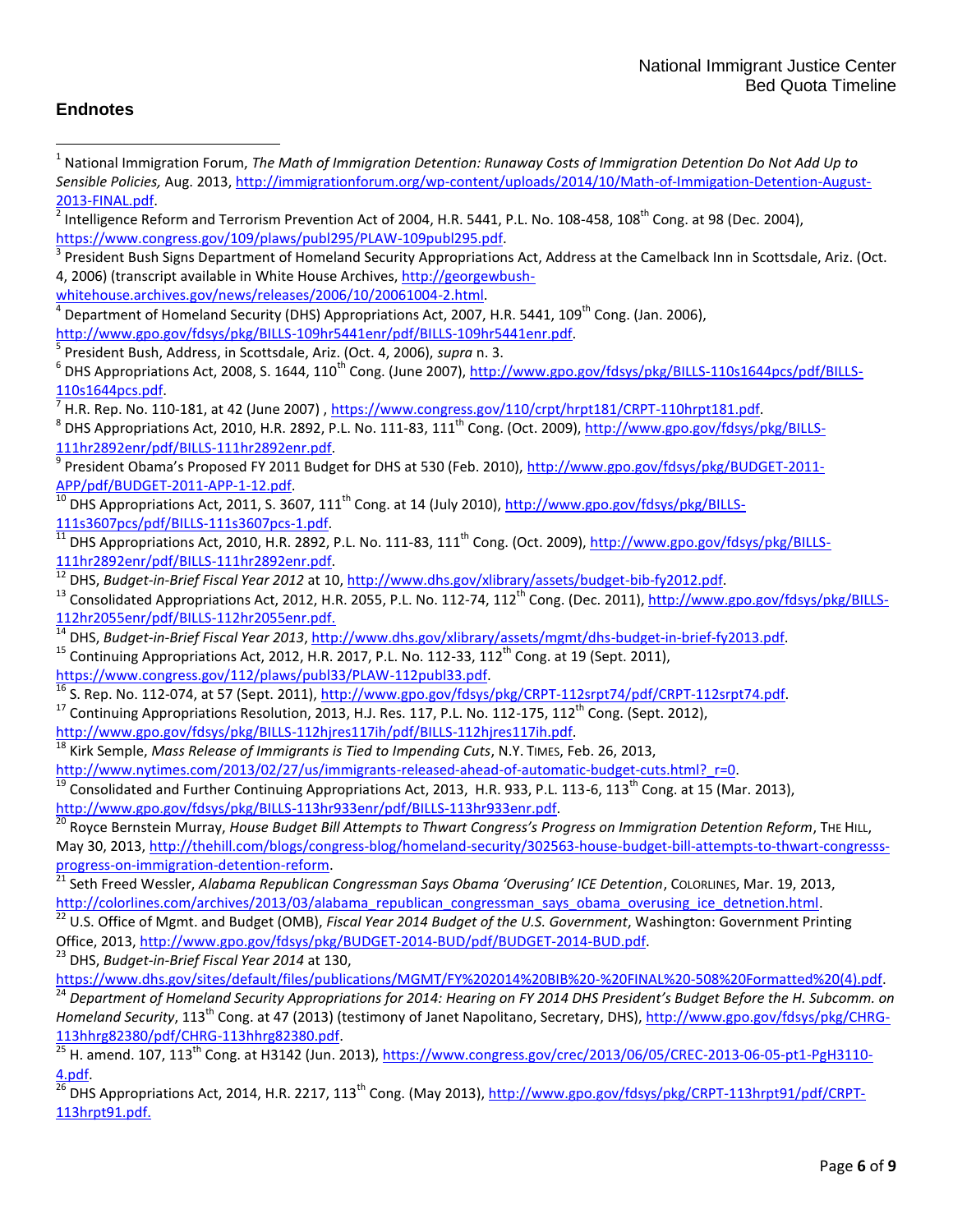<sup>27</sup> U.S. Office of the Clerk: House of Representatives, Final Vote Results for Roll Call 198 re: Deutch of Florida Amendment, (June 2013), [http://clerk.house.gov/evs/2013/roll198.xml.](http://clerk.house.gov/evs/2013/roll198.xml) 

<sup>28</sup> Letter from 65 NGOs to John Boehner, Speaker, House of Representatives & Nancy Pelosi, Minority Leader, House of Representatives re: H.R. 2217 – Support Rep. Deutch's Amendment to Eliminate the Immigration Detention Bed Mandate, (Jun. 5, 2013), [http://www.immigrantjustice.org/sites/default/files/Sign%2520On%2520Letter%2520-](http://www.immigrantjustice.org/sites/default/files/Sign%2520On%2520Letter%2520-%2520Support%2520Approps%2520Amdt%2520to%2520End%2520Bed%2520Mandate%25202013%252006%252005%2520FINAL.pdf)

[%2520Support%2520Approps%2520Amdt%2520to%2520End%2520Bed%2520Mandate%25202013%252006%252005%2520FINAL.p](http://www.immigrantjustice.org/sites/default/files/Sign%2520On%2520Letter%2520-%2520Support%2520Approps%2520Amdt%2520to%2520End%2520Bed%2520Mandate%25202013%252006%252005%2520FINAL.pdf) [df.](http://www.immigrantjustice.org/sites/default/files/Sign%2520On%2520Letter%2520-%2520Support%2520Approps%2520Amdt%2520to%2520End%2520Bed%2520Mandate%25202013%252006%252005%2520FINAL.pdf) 

 $\overline{29}$  Letter to President Obama from Reps. Ted Deutch, Bill Foster, et al. re: opposition to funding the bed quota (Sept. 25, 2013), [http://teddeutch.house.gov/uploadedfiles/deutch\\_foster\\_detention\\_letter.pdf.](http://teddeutch.house.gov/uploadedfiles/deutch_foster_detention_letter.pdf)

<sup>30</sup> NIJC, Media Coverage of the ICE Detention Bed Quota, Jul. 12, 2016,

l

http://www.immigrantjustice.org/sites/default/files/MediaCoverage\_DetentionBedMandate\_2016\_07\_12.pdf

<sup>31</sup> See William Selway & Margaret Newkirk, *Congress Mandates Private Jail Beds for 34,000 Immigrants,* BLOOMBERG, Sept. 23, 2013, [https://www.bloomberg.com/news/articles/2013-09-24/congress-fuels-private-jails-detaining-34-000-immigrants;](https://www.bloomberg.com/news/articles/2013-09-24/congress-fuels-private-jails-detaining-34-000-immigrants) Nick Miroff, *Controversial Quota Drives Immigration Detention Boom*, WASHINGTON POST, Oct. 13, 2013,

[https://www.washingtonpost.com/world/controversial-quota-drives-immigration-detention-boom/2013/10/13/09bb689e-214c-](https://www.washingtonpost.com/world/controversial-quota-drives-immigration-detention-boom/2013/10/13/09bb689e-214c-11e3-ad1a-1a919f2ed890_story.html?utm_term=.ec93f146a0df)

[11e3-ad1a-1a919f2ed890\\_story.html?utm\\_term=.ec93f146a0df;](https://www.washingtonpost.com/world/controversial-quota-drives-immigration-detention-boom/2013/10/13/09bb689e-214c-11e3-ad1a-1a919f2ed890_story.html?utm_term=.ec93f146a0df) *Cuota de Detención de Indocumentados*, UNIVISION, Oct. 14, 2013, [http://noticias.univision.com/video/357493/2013-10-14/noticiero-univision/videos/cuota-de-detencion-de-indocumentados;](http://noticias.univision.com/video/357493/2013-10-14/noticiero-univision/videos/cuota-de-detencion-de-indocumentados) David Brancaccio, *'Bed Mandate' Ensures 34,000 Immigrants are Detained Each Day*, MARKETPLACE, Oct. 18, 2013,

[http://www.marketplace.org/2013/10/18/economy/bed-mandate-ensures-34000-immigrants-are-detained-each-day;](http://www.marketplace.org/2013/10/18/economy/bed-mandate-ensures-34000-immigrants-are-detained-each-day) Katharina Obser, The Outdated Immigrant Detention System, The HILL, Oct. 18, 2013, [http://thehill.com/blogs/congress-blog/judicial/329325](http://thehill.com/blogs/congress-blog/judicial/329325-the-outdated-immigrant-detention-system) [the-outdated-immigrant-detention-system;](http://thehill.com/blogs/congress-blog/judicial/329325-the-outdated-immigrant-detention-system) Melissa Harris-Perry, *Immigrant Detention and the 'Bed Mandate'*, MSNBC, Oct. 26, 2013, [http://www.msnbc.com/melissa-harris-perry/watch/immigrant-detention-and-the-bed-mandate-57194563770;](http://www.msnbc.com/melissa-harris-perry/watch/immigrant-detention-and-the-bed-mandate-57194563770) Ted Robbins,

*Little-Known Immigration Mandate Keeps Detention Beds Full*, NPR, Nov. 19, 2013,

[http://www.npr.org/2013/11/19/245968601/little-known-immigration-mandate-keeps-detention-beds-full;](http://www.npr.org/2013/11/19/245968601/little-known-immigration-mandate-keeps-detention-beds-full) Silky Shah, *Immigration Detention Quotas Must be Stopped,* THE HOUSTON CHRONICLE, Nov. 22, 2013[, http://www.chron.com/default/article/Shah-](http://www.chron.com/default/article/Shah-Immigration-detention-quotas-must-be-stopped-5002771.php)[Immigration-detention-quotas-must-be-stopped-5002771.php.](http://www.chron.com/default/article/Shah-Immigration-detention-quotas-must-be-stopped-5002771.php)

<sup>32</sup> Editorial Board, *The Madness of U.S. Immigration Policy, Continued*, BLOOMBERG, Sept. 26, 2013,

[http://www.bloombergview.com/articles/2013-09-26/the-madness-of-u-s-immigration-policy-continued.](http://www.bloombergview.com/articles/2013-09-26/the-madness-of-u-s-immigration-policy-continued)

<sup>33</sup> Letter to Congressional Appropriators from 136 NGOs re: Immigration detention bed mandate in FY 2015 DHS Appropriations (Jan. 24, 2014), [http://www.immigrantjustice.org/sites/default/files/FINAL%2520NGO%2520sign-on%2520bed%2520mandate%2520-](http://www.immigrantjustice.org/sites/default/files/FINAL%2520NGO%2520sign-on%2520bed%2520mandate%2520-%2520Congress%25201.24.14_1.pdf) [%2520Congress%25201.24.14\\_1.pdf.](http://www.immigrantjustice.org/sites/default/files/FINAL%2520NGO%2520sign-on%2520bed%2520mandate%2520-%2520Congress%25201.24.14_1.pdf)

Letter to President Obama from 136 NGOs re: Immigration detention bed mandate in FY 2015 DHS Appropriations (Jan. 24, 2014), [http://www.immigrantjustice.org/sites/default/files/FINAL%2520NGO%2520sign-on%2520bed%2520mandate%2520-](http://www.immigrantjustice.org/sites/default/files/FINAL%2520NGO%2520sign-on%2520bed%2520mandate%2520-%2520White%2520House%25201.24.2014_1.pdf) [%2520White%2520House%25201.24.2014\\_1.pdf.](http://www.immigrantjustice.org/sites/default/files/FINAL%2520NGO%2520sign-on%2520bed%2520mandate%2520-%2520White%2520House%25201.24.2014_1.pdf)

<sup>35</sup> Amendment to Rules Committee Print 113-32 to the Consolidated Appropriations Act of 2014, Offered by Rep. Deutch (Jan. 2014), [http://amendments-rules.house.gov/amendments/DEUTCH\\_039\\_xml114141444434443.pdf.](http://amendments-rules.house.gov/amendments/DEUTCH_039_xml114141444434443.pdf)

<sup>36</sup> Erik Wasson, *Republican Leaders Start Selling Omnibus*, THE HILL, Jan. 14, 2014[, http://thehill.com/blogs/on-the-](http://thehill.com/blogs/on-the-money/appropriations/195364-gop-leaders-starts-selling-omnibus-to-members)

[money/appropriations/195364-gop-leaders-starts-selling-omnibus-to-members.](http://thehill.com/blogs/on-the-money/appropriations/195364-gop-leaders-starts-selling-omnibus-to-members)

Consolidated Appropriations Act of 2014, H.R. 3547, P.L. 113-76, 113<sup>th</sup> Cong. at 247 (Jan. 2014),

[http://www.gpo.gov/fdsys/pkg/BILLS-113hr3547enr/pdf/BILLS-113hr3547enr.pdf.](http://www.gpo.gov/fdsys/pkg/BILLS-113hr3547enr/pdf/BILLS-113hr3547enr.pdf)

<sup>38</sup> Letter from Reps. Deutch, Foster, et al. to Sylvia Burwell, Director, OMB, re: President Obama's FY 2015 budget request (Feb. 12, 2014),

[http://www.immigrantjustice.org/sites/default/files/2014\\_02\\_12%2520OMB%2520re%2520Detention%2520Bed%2520Mandate%2](http://www.immigrantjustice.org/sites/default/files/2014_02_12%2520OMB%2520re%2520Detention%2520Bed%2520Mandate%2520FY15%2520Budget%2520SIGNED%2520LETTER.pdf) [520FY15%2520Budget%2520SIGNED%2520LETTER.pdf.](http://www.immigrantjustice.org/sites/default/files/2014_02_12%2520OMB%2520re%2520Detention%2520Bed%2520Mandate%2520FY15%2520Budget%2520SIGNED%2520LETTER.pdf)

39 Press Release, Office of Congressman Adam Smith, Smith Expresses Concerns About Hunger Strike, Deportation Policy to DHS Secretary Jeh Johnson (Mar. 24, 2014)[, http://adamsmith.house.gov/news/documentsingle.aspx?DocumentID=373759.](http://adamsmith.house.gov/news/documentsingle.aspx?DocumentID=373759)

<sup>40</sup> OMB, *Fiscal Year 2015 Budget of the U.S. Government*, Washington: Government Printing Office, 2014, [http://www.gpo.gov/fdsys/pkg/BUDGET-2015-BUD/pdf/BUDGET-2015-BUD.pdf.](http://www.gpo.gov/fdsys/pkg/BUDGET-2015-BUD/pdf/BUDGET-2015-BUD.pdf)

<sup>41</sup> DHS, *Budget-in-Brief Fiscal Year 2014* at 13, [https://www.dhs.gov/sites/default/files/publications/FY-2015-BIB.pdf.](https://www.dhs.gov/sites/default/files/publications/FY-2015-BIB.pdf)

<sup>42</sup> DHS, *FY 2015 Budget Overview*[, http://www.dhs.gov/sites/default/files/publications/DHS-Congressional-Budget-Justification-](http://www.dhs.gov/sites/default/files/publications/DHS-Congressional-Budget-Justification-FY2015.pdf)[FY2015.pdf.](http://www.dhs.gov/sites/default/files/publications/DHS-Congressional-Budget-Justification-FY2015.pdf)

**<sup>43</sup>** *DHS Appropriations for 2015: Hearing on FY 2015 DHS President's Budget Before the H. Subcomm. on Homeland Security*, 113th Cong. (Mar. 11, 2014), [http://appropriations.house.gov/calendar/eventsingle.aspx?EventID=371296.](http://appropriations.house.gov/calendar/eventsingle.aspx?EventID=371296)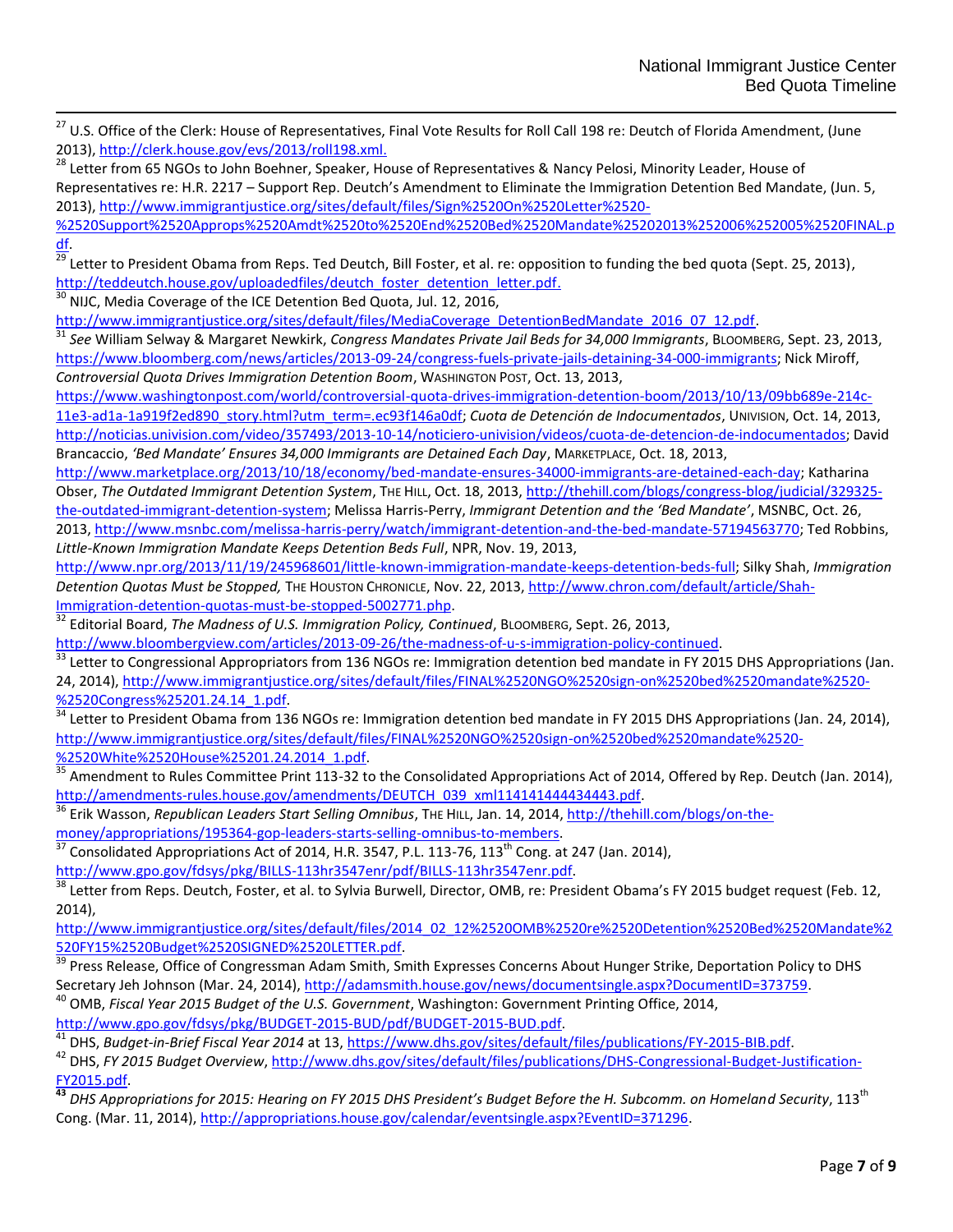<sup>44</sup> Letter to Rep. Foster from Sylvia Burwell, Director, OMB, re: President Obama's FY 2015 budget request (Apr. 3, 2014), [http://www.immigrantjustice.org/sites/default/files/OMB%2520response%2520to%2520Detention%2520Bed%2520Letter%2520in](http://www.immigrantjustice.org/sites/default/files/OMB%2520response%2520to%2520Detention%2520Bed%2520Letter%2520in%2520FY15%2520budget%2520041014.pdf) [%2520FY15%2520budget%2520041014.pdf.](http://www.immigrantjustice.org/sites/default/files/OMB%2520response%2520to%2520Detention%2520Bed%2520Letter%2520in%2520FY15%2520budget%2520041014.pdf)

Accountability in Immigration Detention Act of 2014, H.R. 4620, 113<sup>th</sup> Cong. at § 4(a) (Jul. 2014), [https://www.congress.gov/113/bills/hr4620/BILLS-113hr4620ih.pdf.](https://www.congress.gov/113/bills/hr4620/BILLS-113hr4620ih.pdf)

<sup>46</sup> Times Editorial Board, *Editorial: Dump the Immigrant Detainee Quota*, L.A. TIMES, May 8, 2014,

[http://www.latimes.com/opinion/editorials/la-ed-immigrant-detainee-quota-homeland-security-20140509-story.html.](http://www.latimes.com/opinion/editorials/la-ed-immigrant-detainee-quota-homeland-security-20140509-story.html)

 $47$  Amendment to Homeland Security Appropriations Bill offered by Rep. Quigley (Jun. 11, 2014),

[http://www.immigrantjustice.org/sites/default/files/2014\\_06%2520Quigley%2520Amdt%2520Bed%2520Quota.pdf.](http://www.immigrantjustice.org/sites/default/files/2014_06%2520Quigley%2520Amdt%2520Bed%2520Quota.pdf)

Detention Watch Network, Recording of the House Appropriations Committee discussion of the bed quota (Jun. 11, 2014), [https://www.youtube.com/watch?v=jBiPnXDSoHg&feature=youtube.](https://www.youtube.com/watch?v=jBiPnXDSoHg&feature=youtube)

<sup>49</sup> DHS Office of Inspector General, ICE's Release of Immigration Detainees, OIG-14-116 (Revised) (Aug. 2014),

[http://immigrantjustice.org/sites/immigrantjustice.org/files/OIG\\_Report\\_ICEdetaineerelease\\_2014\\_08.pdf.](http://immigrantjustice.org/sites/immigrantjustice.org/files/OIG_Report_ICEdetaineerelease_2014_08.pdf)

<sup>50</sup> *Id*. at 18.  $rac{1}{10}$ .

l

52 Press Release, Office of Congressman Bill Foster, Foster, Deutch Continue Efforts to End Immigrant Detention Bed Mandate (Dec. 11, 2014), [http://foster.house.gov/media-center/press-releases/foster-deutch-continue-efforts-to-end-immigrant-detention-bed](http://foster.house.gov/media-center/press-releases/foster-deutch-continue-efforts-to-end-immigrant-detention-bed-mandate)[mandate.](http://foster.house.gov/media-center/press-releases/foster-deutch-continue-efforts-to-end-immigrant-detention-bed-mandate)

 $\frac{53}{53}$  Amendment to Rules Committee Print 113-59 offered by Rep. Deutch (Dec. 10, 2014),

[http://www.immigrantjustice.org/sites/default/files/2014\\_12\\_DeutchFoster\\_CRamdt.pdf.](http://www.immigrantjustice.org/sites/default/files/2014_12_DeutchFoster_CRamdt.pdf)

Consolidated and Further Continuing Appropriations Act, 2015, H.R. 83, P.L. 113-235, 113<sup>th</sup> Cong. (Dec. 2014),

[https://www.congress.gov/113/plaws/publ235/PLAW-113publ235.pdf.](https://www.congress.gov/113/plaws/publ235/PLAW-113publ235.pdf)

 $<sup>55</sup>$  Amendment to H.R. 240 offered by Rep. Deutch (Jan. 9, 2015),</sup>

[http://www.immigrantjustice.org/sites/default/files/2015\\_01\\_DeutchFoster\\_BedQuotaAmdt\\_HR240.pdf.](http://www.immigrantjustice.org/sites/default/files/2015_01_DeutchFoster_BedQuotaAmdt_HR240.pdf)

<sup>56</sup> DHS Appropriations Act, 2015, H.R. 240, P.L. No. 114-4, 114<sup>th</sup> Cong. (Jan. 2015), <u>https://www.congress.gov/114/bills/hr240/BILLS-</u> [114hr240eh.pdf.](https://www.congress.gov/114/bills/hr240/BILLS-114hr240eh.pdf) 

<sup>57</sup> *Id*.

<sup>58</sup> Explanatory Statement Submitted by Mr. Rogers of Kentucky, Chairman of the House Committee on Appropriations, Regarding H.R. 240 at 26[, http://docs.house.gov/billsthisweek/20150112/114-HR240-ES.pdf.](http://docs.house.gov/billsthisweek/20150112/114-HR240-ES.pdf)

<sup>59</sup> Congressional Progressive Caucus, The People's Budget: A Raise for America (Mar. 2015),

[http://immigrantjustice.org/sites/immigrantjustice.org/files/CPC\\_FY16\\_PeoplesBudget.pdf.](http://immigrantjustice.org/sites/immigrantjustice.org/files/CPC_FY16_PeoplesBudget.pdf)

 $^{60}$  Letter from Reps. Deutch, Foster, et al. to Reps. John Carter and Lucille Roybal-Allard re: the DHS FY16 Appropriations Bill (Mar. 26, 2015), [http://www.immigrantjustice.org/sites/default/files/FY16\\_MOCLetterDHSAppropriationsBedQuota\\_2015\\_03\\_26.pdf.](http://www.immigrantjustice.org/sites/default/files/FY16_MOCLetterDHSAppropriationsBedQuota_2015_03_26.pdf)

 $<sup>61</sup>$ Recording of the House Committee on Appropriations Subcommittee on Homeland Security holds a budget hearing on Immigration</sup> and Customs Enforcement (Apr. 15, 2015), [https://www.youtube.com/watch?v=PE-wgd0r6Pw.](https://www.youtube.com/watch?v=PE-wgd0r6Pw)

<sup>62</sup> DHS, *Budget-in-Brief Fiscal Year 2016*[, http://www.dhs.gov/sites/default/files/publications/FY\\_2016\\_DHS\\_Budget\\_in\\_Brief.pdf.](http://www.dhs.gov/sites/default/files/publications/FY_2016_DHS_Budget_in_Brief.pdf) <sup>63</sup> Elise Foley, *Hillary Clinton Goes Big On Immigration*, HUFFINGTON POST (May 6, 2015),

[http://www.huffingtonpost.com/2015/05/05/hillary-clinton-immigration-reform\\_n\\_7217768.html.](http://www.huffingtonpost.com/2015/05/05/hillary-clinton-immigration-reform_n_7217768.html) 

Accountability in Immigration Detention Act, H.R. 4620,  $113<sup>th</sup>$  Cong. (May 2014),

[https://www.congress.gov/113/bills/hr4620/BILLS-113hr4620ih.pdf.](https://www.congress.gov/113/bills/hr4620/BILLS-113hr4620ih.pdf)

<sup>65</sup> S. Rep. No. 114-68 (June 2015), [https://www.congress.gov/114/crpt/srpt68/CRPT-114srpt68.pdf.](https://www.congress.gov/114/crpt/srpt68/CRPT-114srpt68.pdf)

<sup>66</sup> DHS Appropriations Act, 2016, H.R. 3128, 114<sup>th</sup> Cong. (July 2015)[, https://www.congress.gov/114/bills/hr3128/BILLS-](https://www.congress.gov/114/bills/hr3128/BILLS-114hr3128rh.pdf)[114hr3128rh.pdf.](https://www.congress.gov/114/bills/hr3128/BILLS-114hr3128rh.pdf)

67 H.R. Rep. No. 114-215 (July 2015), https://www.congress.gov/114/crpt/hrpt215/CRPT-114hrpt215.pdf.

<sup>68</sup> Justice Is Not for Sale Act, S. 2054, 114<sup>th</sup> Cong. (Sept. 2015), [https://www.congress.gov/114/bills/s2054/BILLS-114s2054is.pdf.](https://www.congress.gov/114/bills/s2054/BILLS-114s2054is.pdf)

 $^{69}$  Justice Is Not for Sale Act, H.R. 3543, 114<sup>th</sup> Cong. (Sept. 2015), [https://www.congress.gov/114/bills/hr3543/BILLS-](https://www.congress.gov/114/bills/hr3543/BILLS-114hr3543ih.pdf)[114hr3543ih.pdf.](https://www.congress.gov/114/bills/hr3543/BILLS-114hr3543ih.pdf)

 $\frac{70}{10}$  Press Release. Office of Adam Smith, Congressman Smith Statement on Amendment to End Detention Bed Mandate (Oct. 2, 2015) [https://adamsmith.house.gov/media-center/press-releases/congressman-smith-statement-on-amendment-to-end-detention-bed](https://adamsmith.house.gov/media-center/press-releases/congressman-smith-statement-on-amendment-to-end-detention-bed-mandate)mandate.

<sup>71</sup> Press Release, Office of Ted Deutch, Rules Committee Rejects Deutch-Foster Amendment to End Detention Bed Mandate (Sept. 30, 2015), [http://teddeutch.house.gov/news/documentsingle.aspx?DocumentID=398498.](http://teddeutch.house.gov/news/documentsingle.aspx?DocumentID=398498)

 $72$  Continuing Appropriations Act, 2016, H.R. 719, P.L. 114-53, 114<sup>th</sup> Cong. (Jan. 2015),

[https://www.congress.gov/114/bills/hr719/BILLS-114hr719enr.pdf.](https://www.congress.gov/114/bills/hr719/BILLS-114hr719enr.pdf)